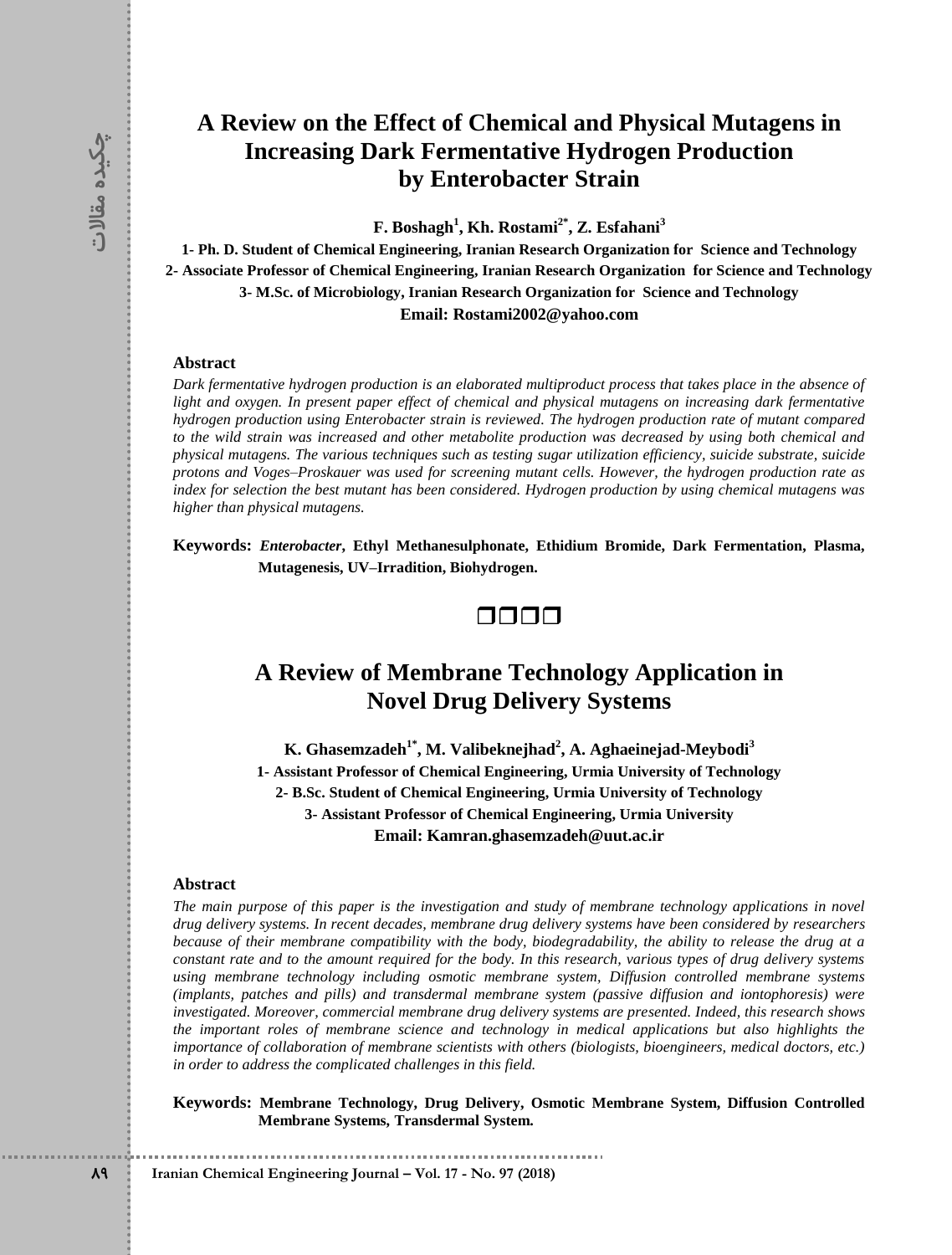# **A Study of Nanoparticles Application in Different Oil and Gas Reservoir Rock Types**

**A. Naghizadeh<sup>1</sup> , R. Azin2\* , Sh. Osfouri<sup>3</sup> , R. Fatehi<sup>4</sup>**

**1- M.sc. Student of Petroleum Engineering, Persian Gulf University 2- Associate Professor of Petroleum Engineering, Persian Gulf University 3- Associate Professor of Chemical Engineering, Persian Gulf University 4- Associate Professor of Mechanical Engineering, Persian Gulf University Email: reza.azin@pgu.ac.ir**

#### **Abstract**

*Applicability of nanoparticle in oil and gas industry has brought much attention, particularly in enhanced oil recovery. Various factors including reservoir type, geological properties, wettability of the surface and fluid distribution influence efficient production from reservoir. Employing nanofluid for wettability alteration has been of great importance and provide favorable wettability state. Wettability alteration of reservoir rock increases production rate and reduces the residual saturation of the fluid in the porous medium. Reservoir rock surface consists of minerals with different adsorption properties that can influence wettability of the rock. In this paper, a fundamental of wettability is explained furthermore, the ability of different nanoparticles in wettability alteration of different rock types are investigated for enhanced recovery from oil and gas reservoirs with certain rock type.* 

**Keywords: Enhanced Recovery, Wettability, Rock Type, Oil and Gas Reservoirs, Nanoparticles.**

0000

# **Application of Peppermint Plant Residues for Ions of Copper and Zinc Removal from Aqueous Solutions**

**F. Samareh Mohsen Beigi<sup>1</sup> , T. Shamspur2\* , A. Mostafavi<sup>3</sup> , A. Saljooqi<sup>4</sup>**

**1- M.Sc. in Analytical Chemistry, Shahid Bahonar University of Kerman 2- Associate Professor of Chemistry, Shahid Bahonar University of Kerman 3- Professor of Chemistry, Shahid Bahonar University of Kerman 4- Ph.D. in Nano Chemistry, Shahid Bahonar University of Kerman Email: [Shamspur@gmail.com](mailto:Shamspur@gmail.com)**

#### **Abstract**

*Residues mint were used to remove two heavy metal ions, copper and zinc. The adsorbent was washed with nitric acid, hydrochloric acid, sulfuric acid and was reached to neutral pH using distilled water. The adsorbed ions were desorbed from biosorbent with 0.1 M*  $Na<sub>2</sub>S<sub>2</sub>O<sub>3</sub>$  *and then was measured by flame atomic absorption spectrometry. The effective parameters such as pH, type and volume of eluent, and sorption capacity were investigated. The calibration curve was linear in the range of 0.010-5.0 µg mL-1 Cu and 0.080-2.0 µg mL-1 Zn. Detection limits for Cu (II) and Zn (II) ions were*  $4.8 \times 10^{-3}$  *and*  $2.6 \times 10^{-3}$  *µg mL<sup>-1</sup>, respectively. Seven replicate determinations of a mixture containing 0.5 µg mL-1 each of the elements gave a relative standard deviation of ±1.20*% *and ±1.17 %, respectively. To describe the mechanism of copper and zinc ions biosorption, the Langmuir and freundlich isotherm models were tested on the equilibrium data. The maximum adsorption capacity of Cu* 

and Zn on the adsorbent were 16.48 and 12.85 mg g<sup>-1</sup> and the preconcentration factors were 150 and 100, *respectively.*

**Keywords: Mint Residue, Solid Phase Extraction, Copper ion, Zinc Ion, Flame Atomic Absorption.**

**89 نشريه مهندسي شيمي ايران ـ سال هفدهم ـ شماره نود و هفت )9317(**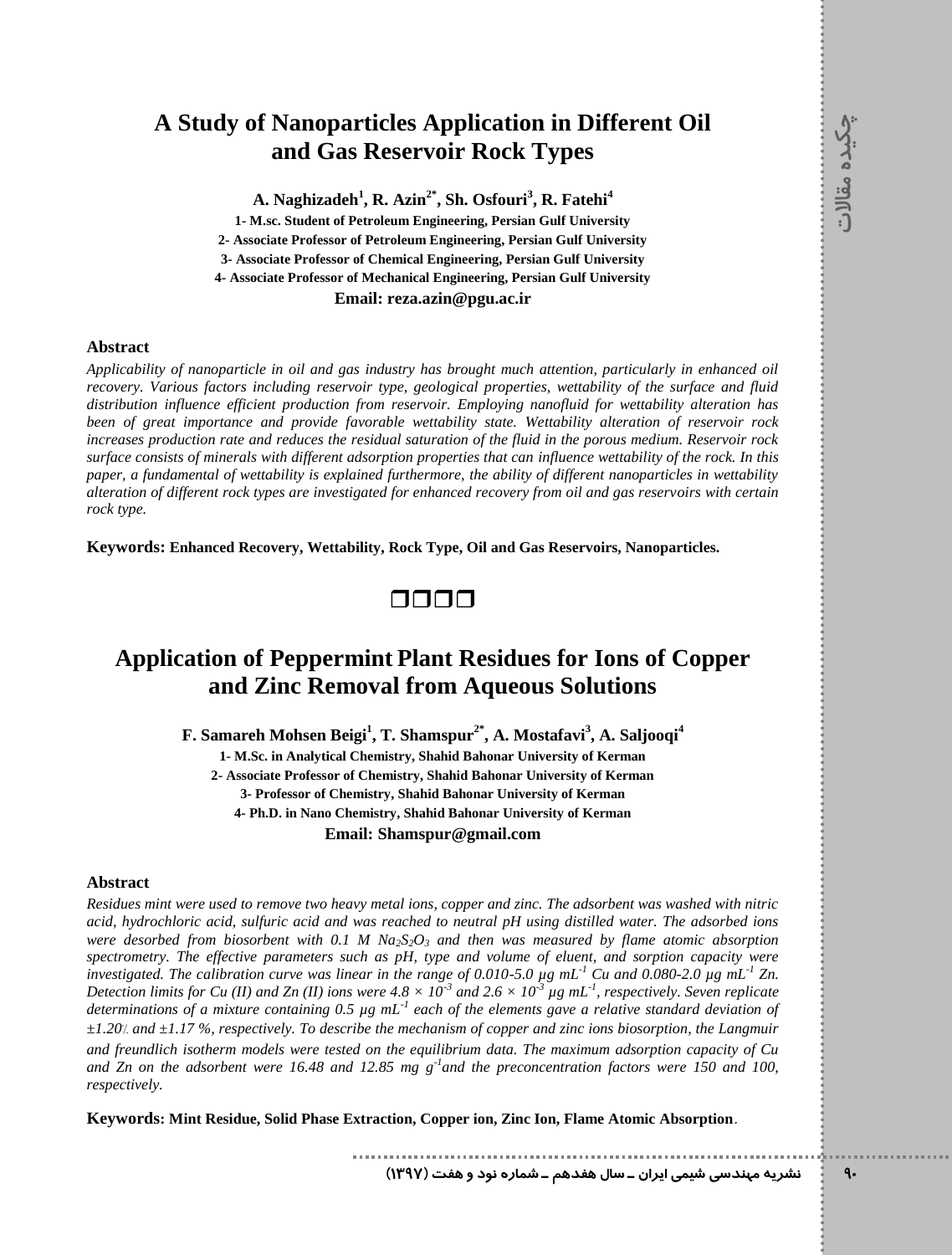# **Investigation of Modified Nanoclay Effect on Morphological, Rheological and Mechanical Properties of PVC/g-ABS Blend**

**M. Khamis Abadi<sup>1</sup> , S. Talebi2\* , M. R. Mehdipour<sup>1</sup> 1- M.Sc. of Polymer Engineering, Sahand University of Technology 2- Assistant Professor of Polymer Engineering, Sahand University of Technology Email: talebi@sut.ac.ir**

#### **Abstract**

**89 <b>Example 2018 Example 2018 Control Chemical Engineering, Shadon**<br> **8 Example 21 ALSCS of Polyviny Icharge Engineering Shame 1. Mass. Control Chemic Engineering Shame 2018 Abstract**<br> **8** *Iragine 6 the bene In spite of the benefits of Polyvinylchloride (PVC) such as its capability in producing soft to hard products, it suffers from low impact strength. Incorporation of an elastomer into the PVC matrix can enhance its impact strength but weaken its stiffness. Simultaneous using of an elastomer and nano-filler can improve the PVC properties. In this paper the PVC/g-ABS/nanoclay blends, using an internal mixer, were prepared and tensile strength and impact strength of samples were studied. Also, the effect of feeding order on the blend morphology was investigated. Two types of simultaneous (A) and sequential (B) feeding methods were used. Method (B), showed the proper localization of nano-clay in the PVC matrix as well as in the interface between the matrix and dispersed phases. It seems that in order to enhance the mechanical properties of PVC/g-ABS/nanoclay blend combination of the feeding method and weight percentage of components must be considered.*

**Keywords: PVC, Elastomer, Nano-Filler, Impact Strength.**

### OOOO

### **Separation and Purification of Conjugated Linoleic Acid Isomers from Safflower Oil**

**M. Hajizadeh<sup>1</sup> , I. Alemzadeh2\***

**1- M.Sc. Student of Chemical Engineering, Sharif University of Technology 2- Professor of Chemical Engineering, Sharif University of Technology Email: alemzadeh@sharif.edu**

#### **Abstract**

*Attentions of preparation of conjugated linoleic acid (CLA), which is a mixture of positional and geometrical isomers of linoleic acid with conjugated double bonds, are considerable because of its anticarcinogenic and obesity treatment properties. The most biologically active CLA isomers are 9c, 11t-18:2 and 10t, 12c-18:2. The aim of this study is to separate and purify the two essential isomers via enzymatic method by Candida rugosa lipase and optimization of reaction conditions in order to better separation. For enzymatic purification, L-menthol and Lauryl alcohol were used separately. Optimization of reaction conditions by enzyme content, time and the ratio of free fatty acid to L-menthol or Lauryl alcohol was performed by using design-expert, Table Curve curve. Purification by L-menthol obtained these results: 56% 9c,11t and 77% 10t,12c and purification by Lauryl alcohol obtained 58% 9c,11t and 66% 10t,12c.*

**Keywords: Conjugated Linoleic Acid, Safflower Oil, Enzymatic Purification, Lipase.**